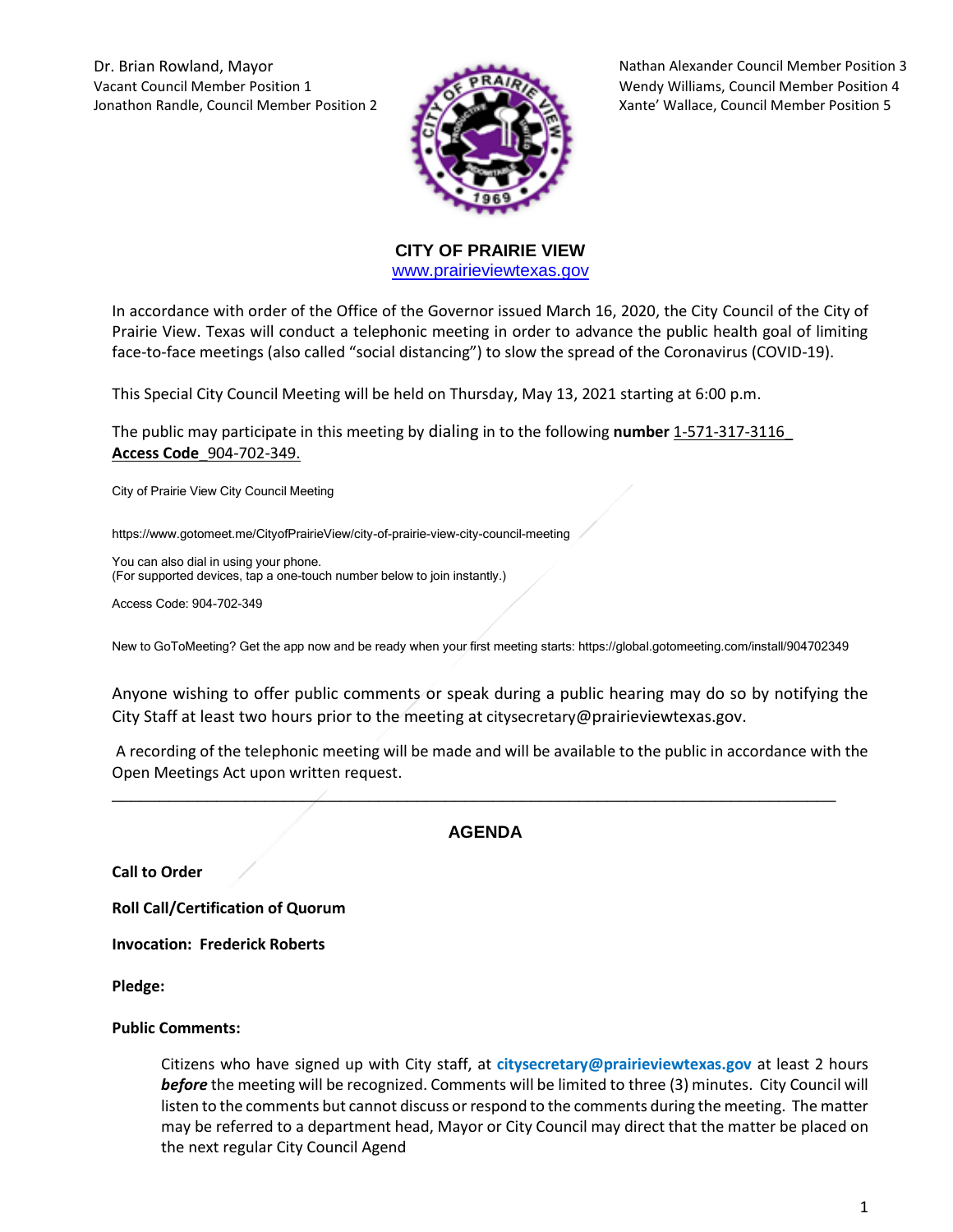## **City Council Reports**

Pursuant to Texas Government Code § 551.0415, City Council Members, without having provided notice, may make reports about items of community interest if no action is taken and possible action is not discussed regarding the information provided in the report. "Items of community interest" includes: (1) expressions of thanks, congratulations, or condolence; (2) information regarding holiday schedules; (3) an honorary or salutary recognition of a public official, public employee, or other citizen, except that a discussion regarding a change in the status of a person's public office or public employment is not an honorary or salutary recognition for purposes of this subdivision; (4) a reminder about an upcoming event organized or sponsored by the governing body; (5) information regarding a social, ceremonial, or community event organized or sponsored by an entity other than the governing body that was attended or is scheduled to be attended by a member of the governing body or an official or employee of the political subdivision; and (6) announcements involving an imminent threat to the public health and safety of people in the political subdivision that has arisen after the posting of the agenda.

- **1. Discuss, consider, and take action on payment for the City vehicle to Waller County Paint & Body**
- **2. Discuss, consider, and take action on the canvass and acceptance of the May 1, 2021 General, Bond and Special Elections.**
- **3. A Resolution of the City Council of the City of Prairie View, Texas, Canvassing the Returns and Declaring the Results of the General Election of the City of Prairie View held on May 1, 2021 for the Purpose of Electing the Councilmembers for Place Numbers 1, 2 And 3; Canvassing the Returns and Declaring the Results of the Special Election of the City of Prairie View held on May 1, 2021 for the Purpose of Bond Election for Proposition A, B, C, D.**
- **4. Discuss, consider, and take action on Swearing in the Elected Officials**

### **New Business (Future Agenda Items)**

3. Requests by Mayor and Councilmembers that items are placed on a future City Council agenda.

# **Adjournment**

I, the undersigned authority do hereby certify that the above Notice and Agenda of the Regular Meeting of the governing body of the City of Prairie View is a true and correct copy of said Notice and said Notice was posted on the City Hall front door, a place convenient and readily accessible to the general public at all times; said Notice was posted on Monday, May 10, 2021 by 5:30 p.m., and remained so posted continuously for at least 72 hours preceding the scheduled time for said meeting. The Notice and Agenda was also posted on the City's website at [http://www.prairieviewtexas.gov](http://www.prairieviewtexas.gov/)

Dated this the day of May 10, 2021

By: *Linda Durham*

Linda Durham/Acting City Secretary

This facility is wheelchair accessible and accessible parking spaces are available. Requests for accommodations or interpretive services must be made 48 hours before this meeting. Please contact the City Staff Office at (936) 857-3603.

The City of Prairie View City Council reserves the right to adjourn into Executive Session at any time during the course of this meeting to discuss, as authorized by Texas Government Code Sections 551.071 (Consultation with Attorney), 551.072